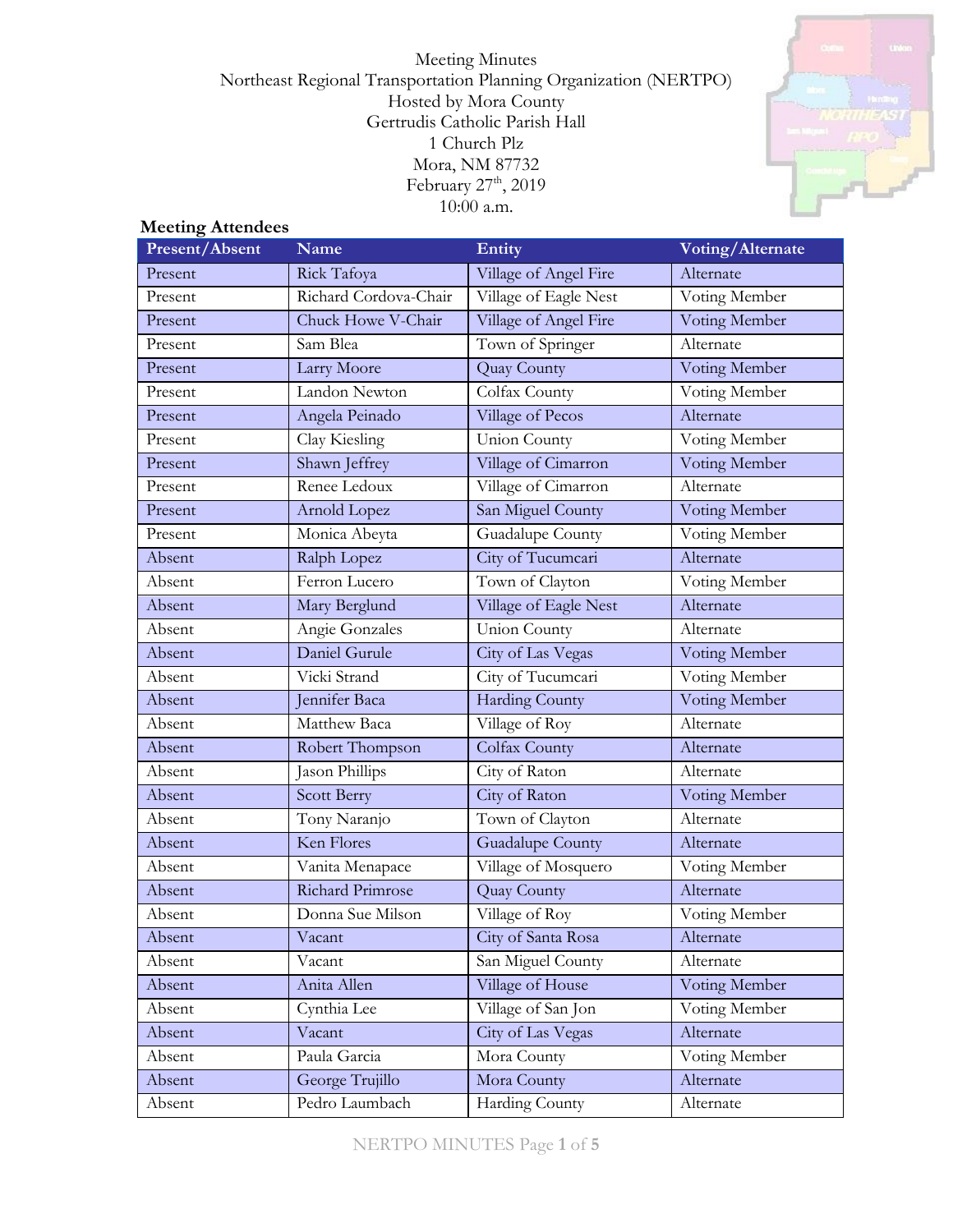|        |                    |                        |               | <b>United</b> |
|--------|--------------------|------------------------|---------------|---------------|
| Absent | Connie Cook        | Village of Mosquero    | Alternate     |               |
| Absent | Sherwin W. Martin  | Village of House       | Alternate     |               |
| Absent | Wade Lane          | Village of San Jon     | Alternate     | <b>Thomas</b> |
| Absent | Lee Dixon          | Village of Des Moines  | Voting Member |               |
| Absent | Scott Warner       | Village of Des Moines  | Alternate     |               |
| Absent | Telesfor Benavidez | Village of Pecos       | Voting Member |               |
| Absent | Diane Brown        | Village of Folsom      | Voting Member |               |
| Absent | Mike Schoonover    | Village of Folsom      | Alternate     |               |
| Absent | Mignon Saddoris    | Village of Grenville   | Voting Member |               |
| Absent | Lynn Wiseman       | Village of Grenville   | Alternate     |               |
| Absent | Larry Wallin       | Village of Logan       | Voting Member |               |
| Absent | Russell Feerer     | Village of Logan       | Alternate     |               |
| Absent | Joseph Romero      | City of Santa Rosa     | Voting Member |               |
| Absent | <b>Boe Lopez</b>   | Town of Springer       | Voting Member |               |
| Absent | Don Flynn          | Village of Maxwell     | Voting Member |               |
| Absent | Joanna Taylor      | Village of Maxwell     | Alternate     |               |
| Absent | Laudente Quintana  | Village of Wagon Mound | Voting Member |               |
| Absent | Nora Sanchez       | Village of Wagon Mound | Alternate     |               |

# **New Mexico Department of Transportation (NMDOT) and Planners**

| John Herrera –      | Local Government Road Fund (LGRF) Coordinator for District IV    |
|---------------------|------------------------------------------------------------------|
| David Trujillo -    | D-4 Engineer                                                     |
| Joseph Moriarty -   | Planning Liaison                                                 |
| Dennis T. Salazar - | NERTPO Planner/Program Manager for the North Central New Mexico  |
|                     | Economic Development District (NCNMEDD)                          |
| Vincent M. Soule –  | NERTPO Planner/Program Manager for the Eastern Plains Council of |
|                     | Governments (EPCOG)                                              |
| Bradley Fischer -   | <b>NMDOT</b> North Region Design                                 |
| Gabriel Lucero -    | NMDOT Traffic Engineer                                           |
| Tim Hagaman -       | <b>NMEDD</b>                                                     |
|                     |                                                                  |

### **Guests**

| Sarah Arias -      | TOS Clerk          |
|--------------------|--------------------|
| Frank Maestas -    | Mora County        |
| TB Romero -        | San Miguel County  |
| Ramona Quintana -  | Village of Pecos   |
| Rumaldo Pino III - | Mora County        |
| Richard Runyon -   | Dennis Engineering |
| Carmella Manzari - | <b>NMFA</b>        |

# **I. Call to Order**

The Meeting was called to order at 10:09 AM by Mayor of Eagle Nest, Chairman Richard Cordova.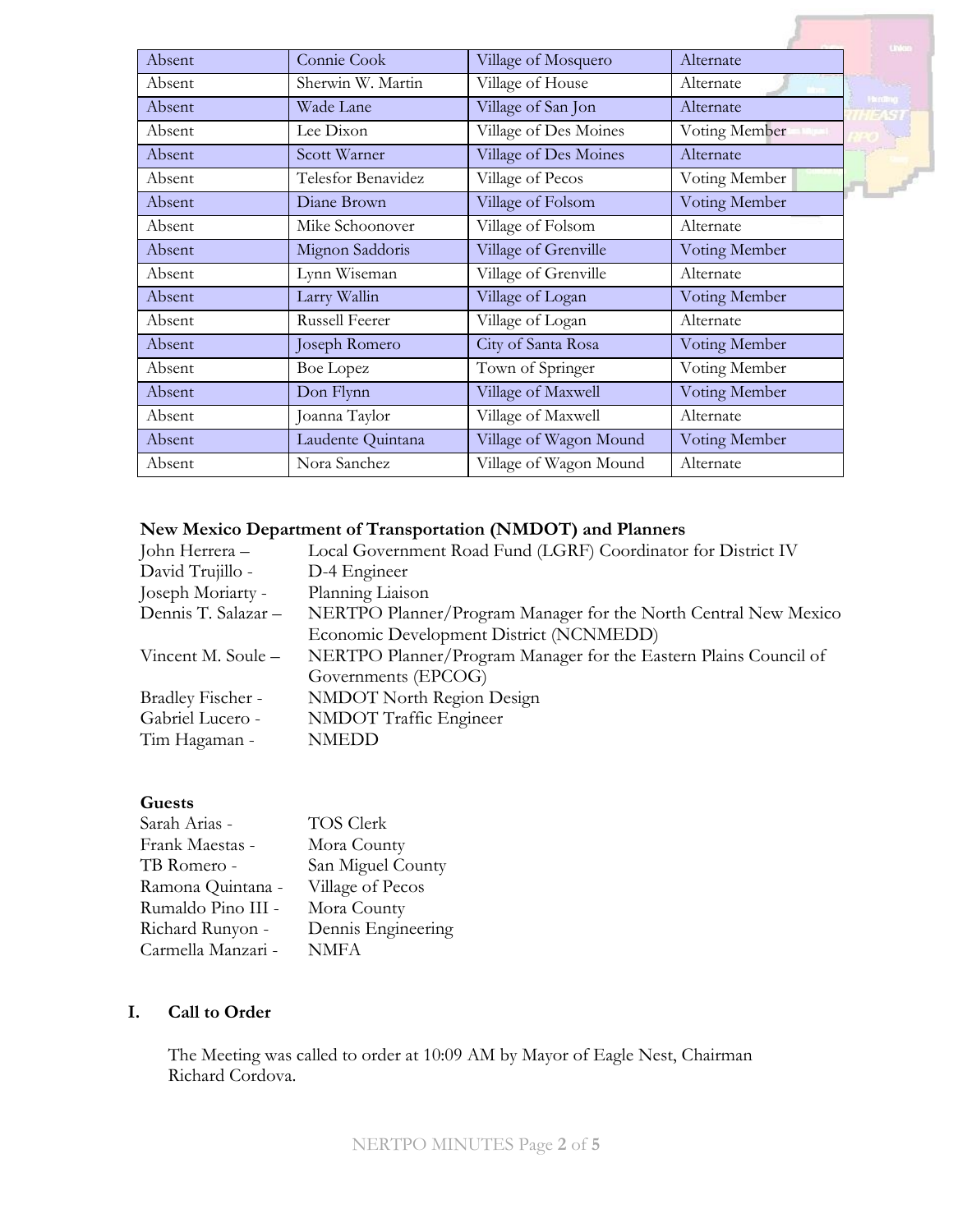#### **II. Pledge of Allegiance/New Mexico State Flag**

The Pledge of Allegiance and the salute to the New Mexico State Flag was led by Vice Chairman Chuck Howe.

#### **III. Welcome**

Chairman Cordova welcomed everyone to our NERTPO meeting which was hosted by Mora County. Chairman Cordova asked Commissioner Frank Maestas from Mora County to say a few words. Commissioner Maestas welcomed everyone to Mora County and offered assistance in any way Mora County can help. Commissioner Maestas also mentioned that they are happy to be a part of NERTPO and are happy to be more involved in NERTPO Meetings and activities.

### **IV. Approval of Agenda**

Motion to approve agenda: VC Chuck Howe – Village of Angel Fire Second: Arnold Lopez – San Miguel County No opposition was voiced. Motion carried.

### **V. Approval of Minutes** (January 23rd, 2019- NCNMEDD)

Motion to approve the minutes as presented: VC Chuck Howe – Village of Angel Fire Second: Landon Newton – Colfax County No opposition was voiced. Motion carried.

#### **VI. Discussion: NMDOT District IV Updates:** (John Herrera, NMDOT)

Mr. David Trujillo gave an update regarding the happenings around District-4. Mr. Trujillo announced with a very heavy heart that D-4 Employee Marcus Gutierrez passed away and thanked Mr. Gutierrez for his commitment to NMDOT and D-4, advising he will be greatly missed by his co-workers, his family and those who knew him. Mr. Trujillo announced that Mr. Mike Sandoval has been confirmed by the NM State Legislature as the NMDOT Secretary.

Mr. Trujillo also advised that up to \$60 Million may be available for projects and the goal now is to identify the top 3 projects. Also, current projects are ongoing with the priorities taking place. Mr. Trujillo gave a run down of snow plow operations during the snow storms, Mr. Trujillo sent out a special "Thank You" to the snow plow operators for their hard work and risking their lives.

There was a Question and Answer with Mr. Trujillo regarding specific questions from Board Members. Mr. Trujillo advised that he is available for any questions or guidance that the board may need.

# **VII. Presentation: Local Government Road Fund (**Mr. John Herrera – NMDOT District IV LGRF Coordinator**)**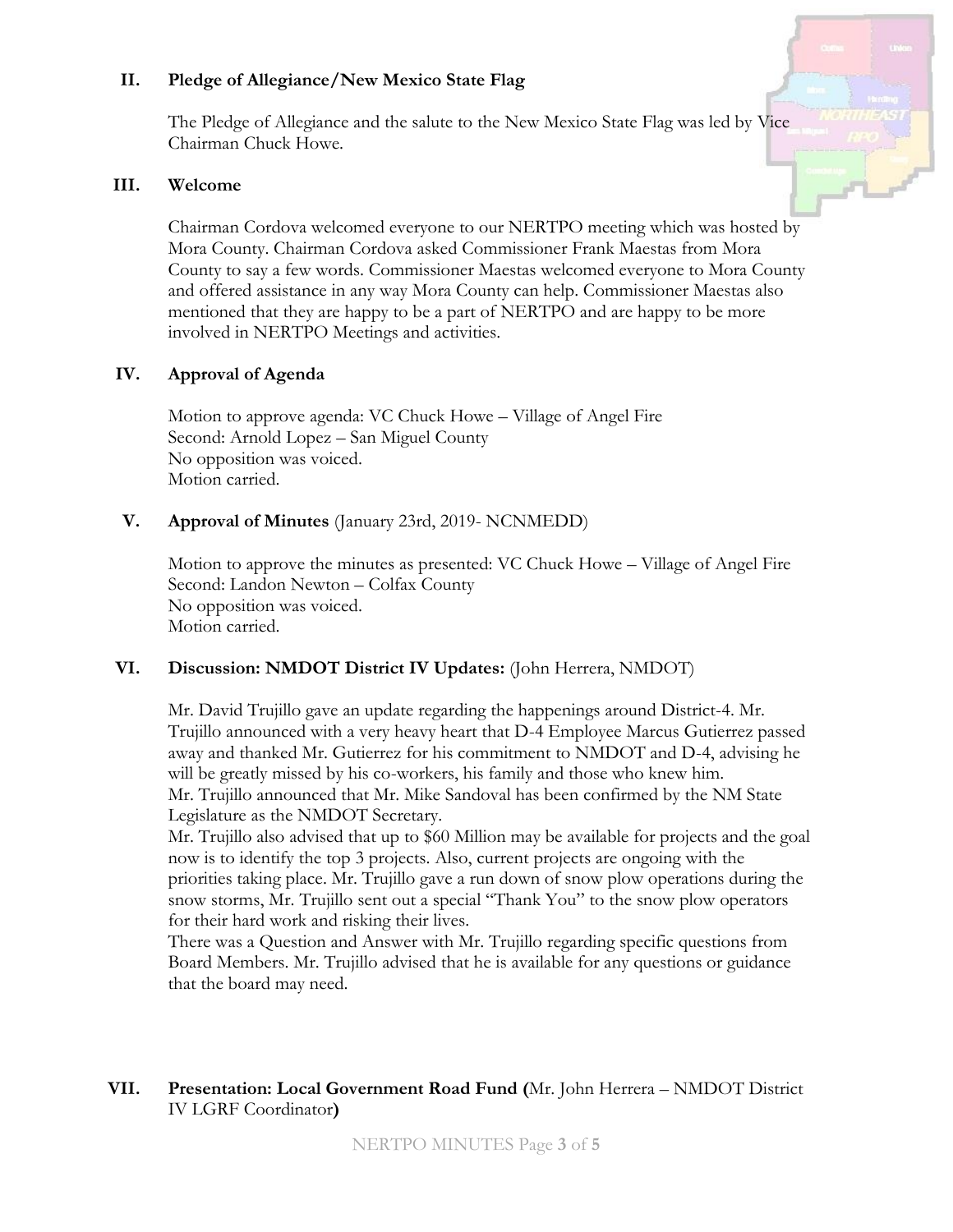LGRF Coordinator Mr. John Herrera gave a slideshow presentation regarding "LGRF". Mr. Herrera gave handouts along with the slideshow presentation. Once the presentation was over Mr. Herrera had a question and answer period with members of the board and also advised that if requested he will send the presentation via e-mail. The LGRF presentation will also be put on the RTPONM.ORG Website.

### **VIII. Presentation: Special Permitting** (Mr. Gabriel Lucero – NMDOT District IV)

Mr. Gabriel Lucero from NMDOT D-4 gave a slideshow presentation regarding "Special Permitting". Mr. Lucero gave handouts along with the slideshow presentation. Once the presentation was over Mr. Lucero had a question and answer period with members of the board, Mr. Lucero also advised that he will send a copy of the presentation via e-mail if requested. The Special Permitting presentation will also be available on the RTPONM.ORG Website.

#### IX. Discussion: Project Status Update (Local Government Members)

Chairman Cordova called on the NERTPO Membership to give updates regarding their respective communities on an individual basis. Chairman Cordova called on Members around the room to give a brief update regarding their respective communities.

### **X. NERTPO Planners/Program Managers Report:** (Vincent M. Soule and Dennis T. Salazar)

Vincent M. Soule and Dennis T. Salazar gave respective updates about what is going on at EPCOG and NCNMEDD.

Mr. Salazar let the Board know that Mr. Thomas Garcia is still currently the Interim Executive Director at NCNMEDD and there may be an announcement soon regarding the next NCNMEDD Executive Director. Mr. Salazar reminded everyone that "Transportation Day" at the New Mexico State Legislature will be on Thursday, March 8<sup>th</sup>, 2019, everyone is invited and encouraged to attend. Mr. Salazar also gave an update regarding the yearly Quality Assurance Review (QAR) that NCNMEDD will have with NMDOT. The QAR is currently set for middle March with Mr. Joseph Moriarty, liaison from NMDOT.

Mr. Salazar turned the floor over to NMDOT Joseph Moriarty for a couple of updates. Mr. Moriarty advised that the TAP Application scoring committee will be meeting in March and then a Notice of Award should be sent by end of March or early April. Mr. Moriarty also gave an update regarding the Long Range Regional Transportation Plan, this is to assess the needs and identifying projects. Mr. Moriarty was available to answer questions from the board.

Mr. Soule gave an update regarding the current legislative session to all members and how it directly affects the RTPO. Mr. Soule advised of the upcoming 2020 Census Training that he will be attending in Las Cruces. Mr. Soule also gave an updated regarding the National Consortium Placemakers Training which touched on topics such